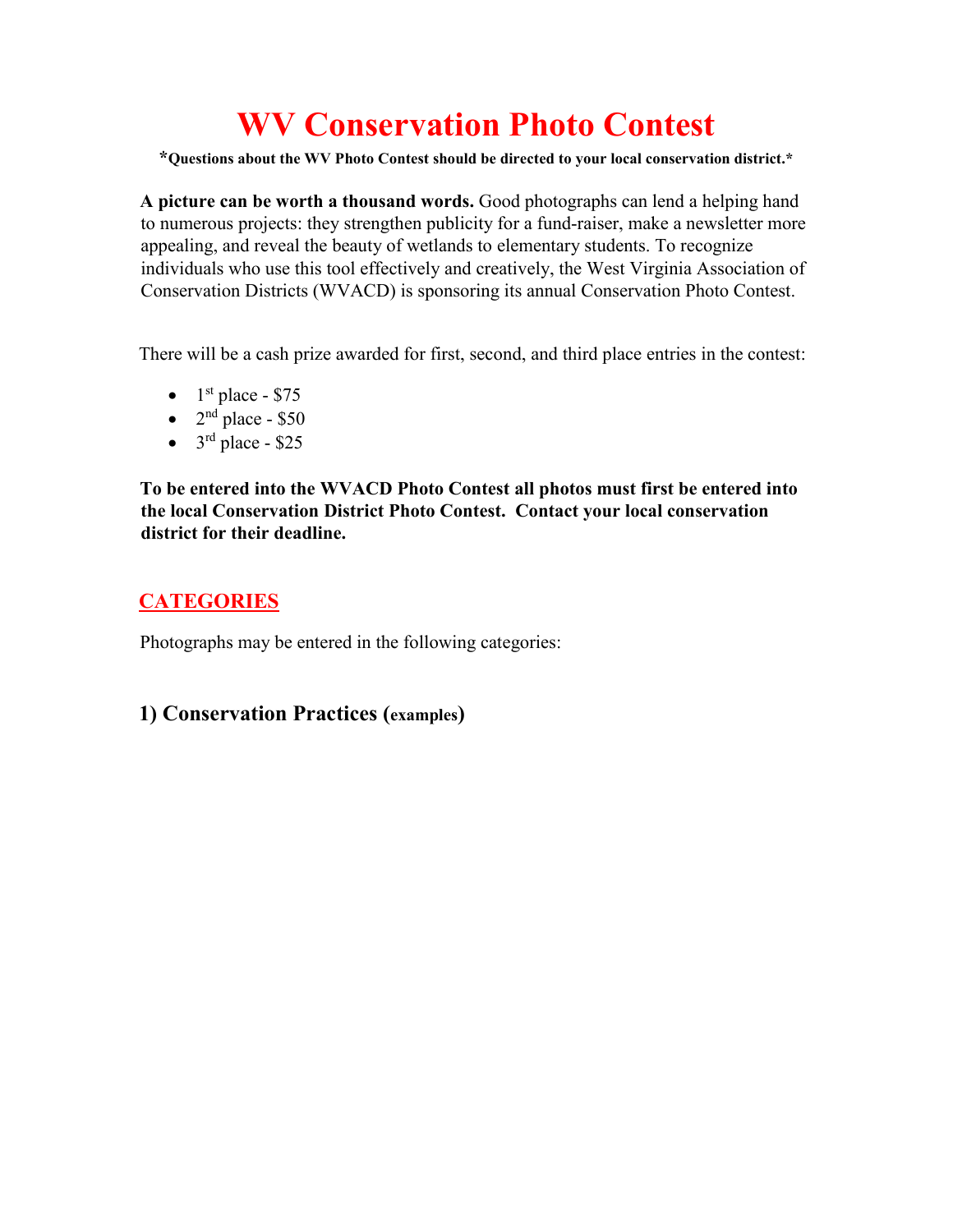Contour Buffer Strips Contour Farming & **Stripcropping** Cover Crop Critical Area Planting Crop Residue Management Crop Rotation Diversion Field Borders Grade Stabilization Structures (dam/embankment) Grass Waterways Livestock Management Manure Storage and Runoff Control Nutrient Management

Pasture Planting Pest Management Riparian Buffer Rotational Grazing Stream bank & Shoreline **Stabilization** Terrace Tree Planting Upland Wildlife Habitat Water & Sediment Control Basin Well Abandonment Wetland Restoration Wildlife Food Plot Windbreaks Woodlot Management

#### **2) Close Up Conservation (examples)**

Aquatic insects Clean water Crops and plants and water/rain Dirty water/sediment Farm implements Hands/tools in soil, water, grains, on farm animals

#### **3) Conservation in Action (examples)**

- Conservation Planning District events (community meetings, field days, fairs, exhibits) Farmers/landowners (conservation-related events, etc.) Interaction with landowners Irrigation/crops and water/wildflowers and water
- Irrigation Plants and soil/residue Plants/flowers/crops Prairie plants Recycling Water drops/drips/splashes Worms/roots/compost

Office staff at work Supervisors/Board (meetings, activities, interaction) Technical staff at work Wildlife, insects, livestock, aquatic life, etc. Youth (school programs, speech, poster contests, Envirothon, on farm, conservation-related events, etc.)

#### **4) Ag/Conservation Across America (examples)**

| Barns                 | Livestock |
|-----------------------|-----------|
| Crops                 | Pasture   |
| <b>Farm Practices</b> | Ponds     |
| Farmers/landowners    | Ranching  |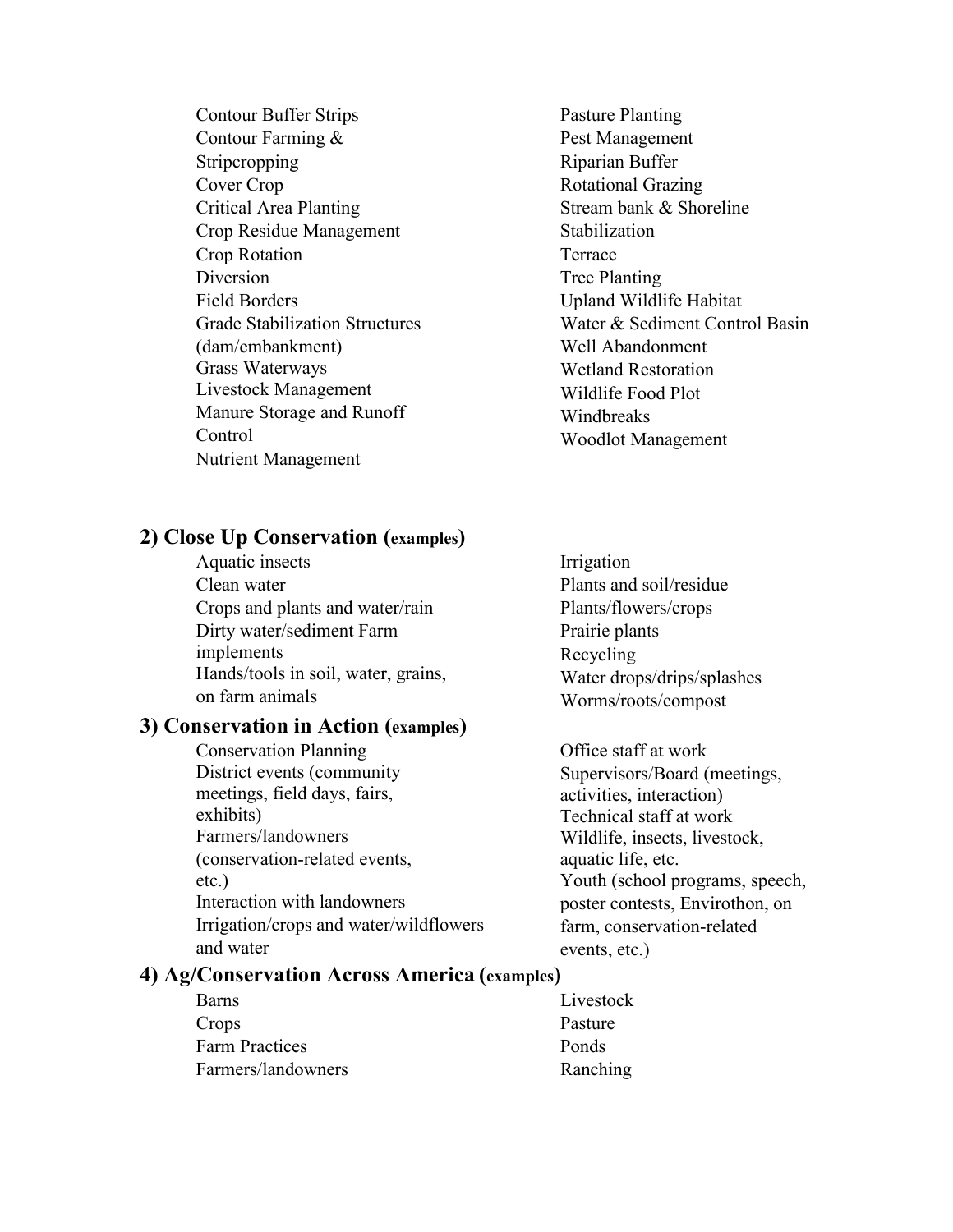| Fence rows           | Tree F |
|----------------------|--------|
| Grazing              | Youth  |
| Implements and tools |        |

Tree Farm

### **GUIDELINES**

- 1. The contest is open to amateur photographers (those who make less than 50 percent of their income from photography) who are residents of the United States, or its territories. Each participant may enter up to, but no more than, five photographs. **Photos will not be returned.**
- 2. Black-and-white prints, color prints, and prints from digital photos are all acceptable and will be judged together. Do not send photo reproductions from a printed publication.
- 3. Photos submitted to the WVACD contest must be an 8X10. **Photos shall not be matted.**
- 4. Images must not have been digitally altered in any way other than necessary burning, dodging and cropping.
- 5. A completed entry form must accompany each photograph submitted.
- 6. A 3x5 notecard containing the following information must be attached to the back of each photo. Please include:
	- **A. Photographer's name and phone number.**
	- **B. Title of photograph.** Please use same title as on entry form.
	- **C. Subject.** Names and titles are needed for each person in the photo. (Take care to identify each person and spell names correctly.)
	- **D. Location.** If the photograph is of a district technician helping a farmer, identify the farm, county and state. If the photo shows a city park, mention the name of the park and the state.
	- **E. Description.** Is the child with the magnifying glass examining a crack in the sidewalk or a line of ants carrying food?
	- **F. Date of photo.** Exact dates are not necessary, but at least give the year.
- 7. Photos submitted must be taken in West Virginia.
- 8. All entries become the property of WVACD, and WVACD reserves the nonexclusive right to use all photographs in publications or for promotional purposes. Entrants should keep negatives or extra prints of their photographs.
- 9. Judges will select a  $1<sup>st</sup>$ ,  $2<sup>nd</sup>$ , and  $3<sup>rd</sup>$  place winner in the adult (18 years or older on July 1) and youth category. Winning photos will receive a cash prize, which will be awarded by each district. The state contest winners' photos will also be sent to be judged in the National Association of Conservation District's photo contest.
- 10. **All entries in the WVACD Photo Contest must be submitted by the local Conservation District office to the WVACD by July 1**. **Check with your local conservation district office for their contest deadline.** Placing a piece of